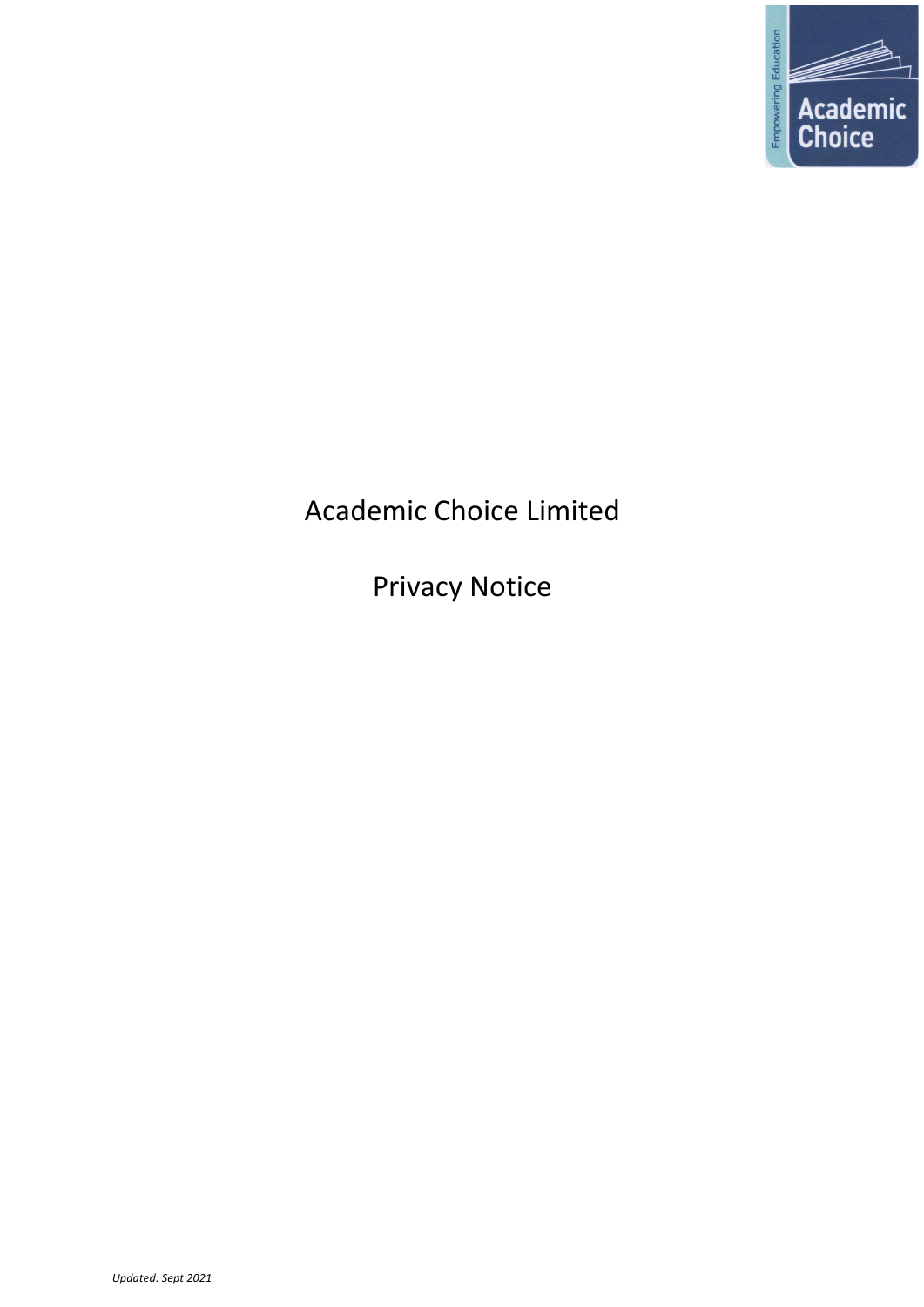

Academic Choice Ltd The White House Station Road Hagley DY9 0NU

# Director: Richard Thomas

# Tel: 01562 882005 Email: richard@academicchoice.co.uk

Academic Choice Ltd is a recruitment business which provides work-finding services to its clients and work-seekers. Academic Choice Ltd must process personal data (including sensitive personal data) so that it can provide these services – in doing so, the Company acts as a data controller.

Academic Choice Ltd respects your privacy and is committed to protecting your personal data. This Privacy Notice will inform you as to how we look after your personal data and tell you about your privacy rights and how the law protects you.

You may give your personal details to the Company directly, such as on an application or registration form or via our website, or we may collect them from another source such as a jobs board. The Company must have a legal basis for processing your personal data. For the purposes of providing you with work-finding services and/or information relating to roles relevant to you we will only use your personal data in accordance with this privacy statement. At all times we will comply with current data protection laws.

# **Contents**

- 1. Collection and use of personal data
	- a. Purpose of processing and legal basis
	- b. Legitimate interest
	- c. Statutory/contractual requirement
	- d. Recipients of data
- 2. Information to be provided when data is not collected directly from the data subject
	- a. Categories of data
	- b. Sources of data
- 3. Data retention
- 4. Your rights
- 5. Links to external sites
- 6. Sale of the business
- 7. Data security
- 8. Changes to this privacy statement
- 9. Complaints or queries
- **1. Collection and use of personal data**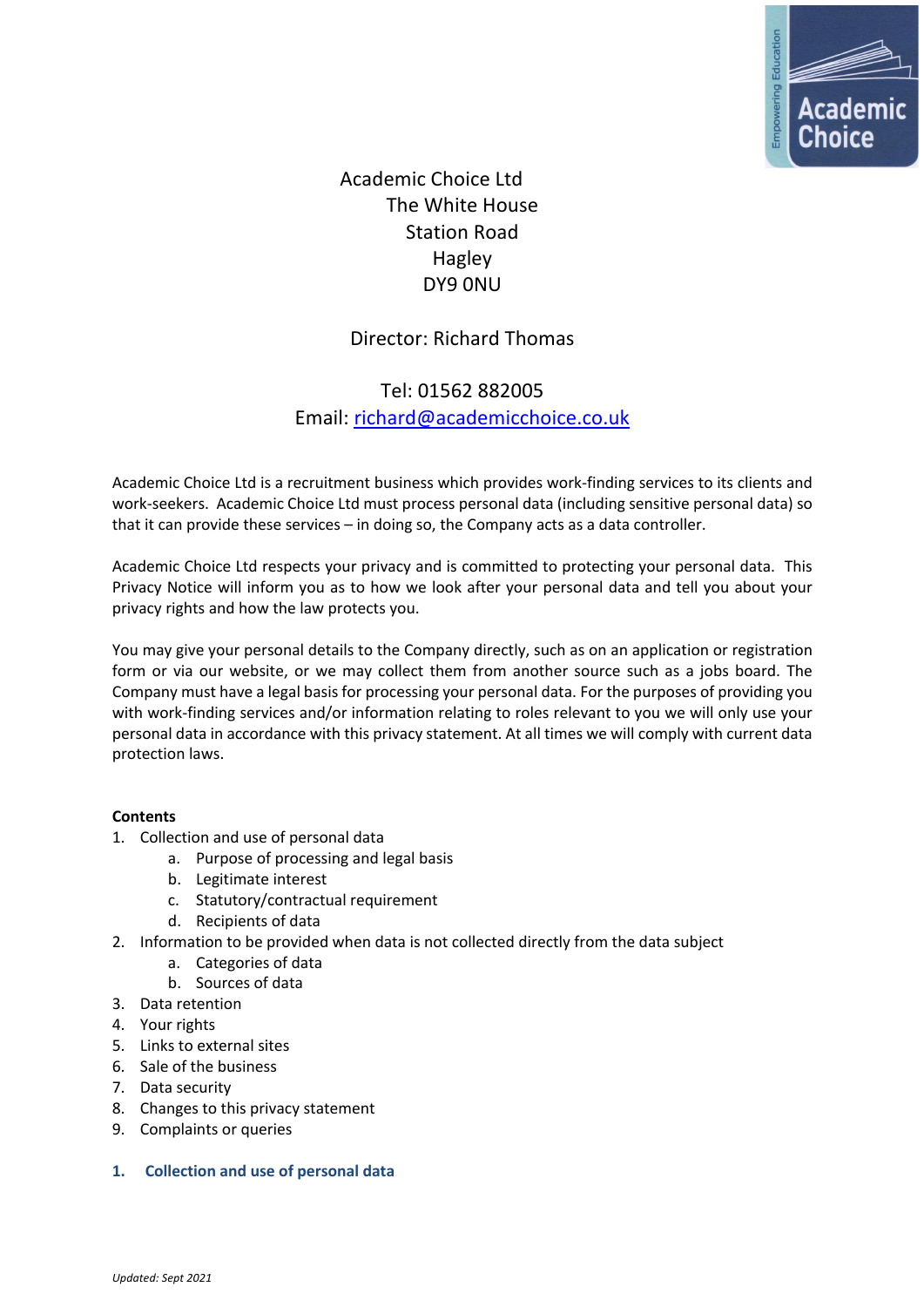

# **a. Purpose of processing and legal basis**

The Company will collect your personal data (which may include sensitive personal data) and will process your personal data for the purposes of providing you with work-finding services. This includes for example, contacting you about job opportunities, assessing your suitability for those opportunities, updating our databases, putting you forward for job opportunities, arranging payments to you and developing and managing our services and relationship with you and our clients.

If you have opted-in we may also send you marketing information and news via email/ text. You can opt-out from receiving these at any time by contacting the Company when you receive these communications from us.

In some cases we may be required to use your data for the purpose of investigating, reporting and detecting crime and also to comply with laws that apply to us. We may also use your information during the course of internal audits to demonstrate our compliance with certain industry standards.

We must have a legal basis to process your personal data. The legal bases we rely upon to offer our work-finding services to you are:

- Your consent
- Where we have a legitimate interest
- To comply with a legal obligation that we have
- To fulfil a contractual obligation that we have with you

#### **b. Legitimate interest**

This is where the Company has a legitimate reason to process your data provided it is reasonable and does not go against what you would reasonably expect from us. Where the Company has relied on a legitimate interest to process your personal data our legitimate interests is/are as follows:

- Managing our database and keeping work-seeker records up to date;
- Providing work-finding services to you and our clients;
- Contacting you to seek your consent where we need it;
- Giving you information about similar products or services that you have used from us recently;

# **c. Statutory/contractual requirement**

The Company has certain legal and contractual requirements to collect personal data (e.g. to comply with the Conduct of Employment Agencies and Employment Businesses Regulations 2003, immigration and tax legislation, and in some circumstances safeguarding requirements.) Our clients may also require this personal data, and/or we may need your data to enter into a contract with you. If you do not give us personal data we need to collect we may not be able to continue to provide workfinding services to you.

# **d. Recipient/s of data**

The Company will process your personal data and/or sensitive personal data with the following recipients:

- Clients (whom we may introduce or supply you to)
- Former employers whom we may seek references from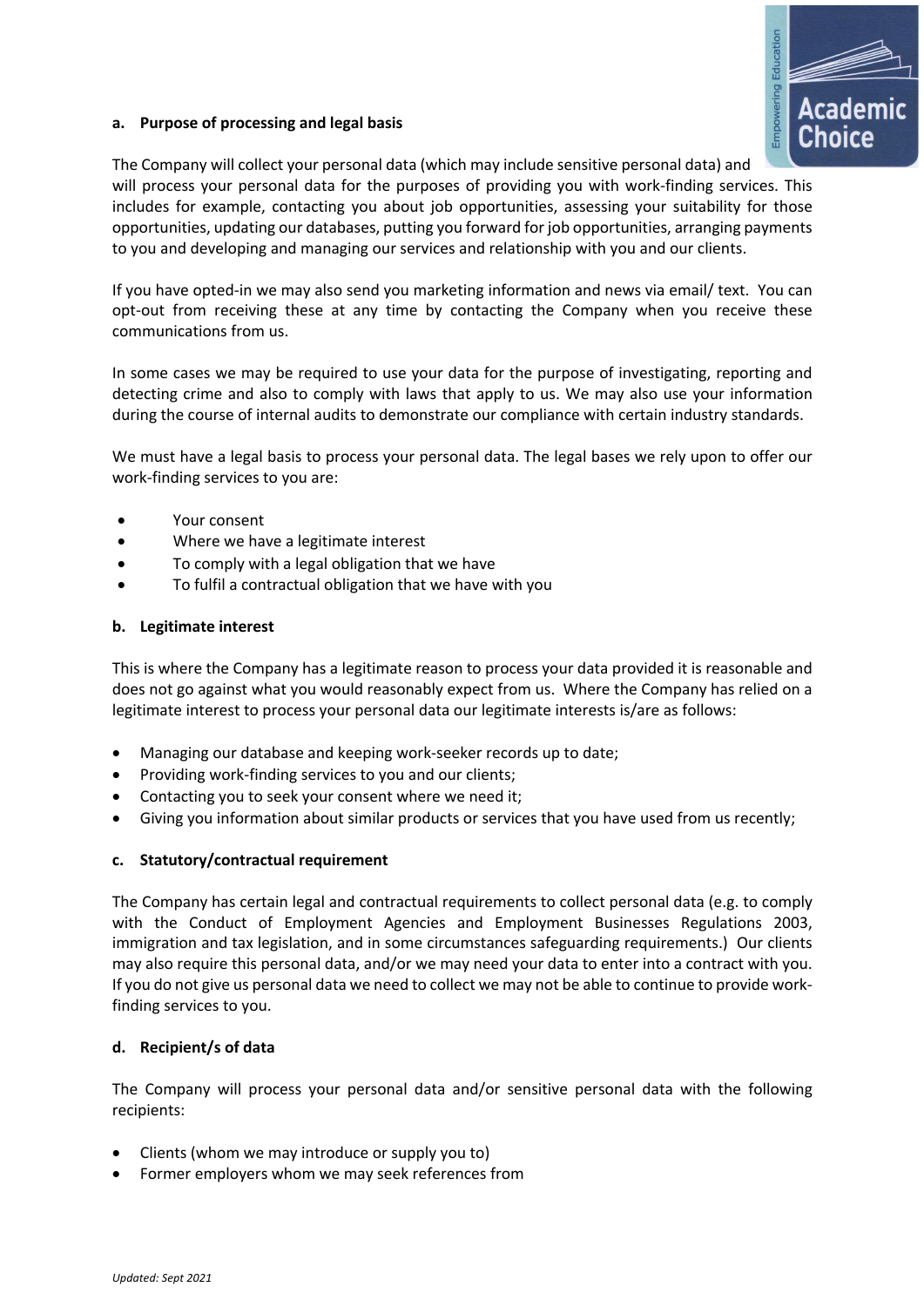- Payroll service providers who manage payroll on our behalf or other payment intermediaries whom we may introduce you to
- Other recruitment agencies in the supply chain
- Recruitment Employment Confederation

# **2. Information to be provided when data collected not from the data subject]**

**Categories of data:** The Company has collected the following personal data on you:

#### *Personal data:*

- Name, address, mobile no., email
- Date of Birth, Marital Status, gender, next of kin
- National insurance no.
- Bank Details
- Nationality (through right to work check)

#### *Sensitive personal data:*

- Health information including whether you have a disability
- Criminal conviction

**Source of the personal data:** The Company sources your personal data/sensitive personal data:

- From CV Library jobs boards,
- A former employer
- A referee whose details you previously provided to us
- Software providers who we use to support our services including DOCEX360

#### **3. Data retention**

Academic Choice Ltd will retain your personal data only for as long as is necessary for the purpose we collect it. Different laws may also require us to keep different data for different periods of time. For example, the Conduct of Employment Agencies and Employment Businesses Regulations 2003, require us to keep work-seeker records for at least one year from (a) the date of their creation or (b) after the date on which we last provide you with work-finding services.

We must also keep your payroll records, holiday pay, sick pay and pensions auto-enrolment records for as long as is legally required by HMRC and associated national minimum wage, social security and tax legislation. This is currently 3 to 6 years.

Where the Company has obtained your consent to process your [personal/[and] sensitive personal data we will do so in line with our retention policy (a copy of which is available on request). Upon expiry of that period the Company will seek further consent from you. Where consent is not granted the Company will cease to process your personal data and sensitive personal data.

#### **4. Your rights**

Please be aware that you have the following data protection rights:

- The right to be informed about the personal data the Company processes on you;
- The right of access to the personal data the Company processes on you;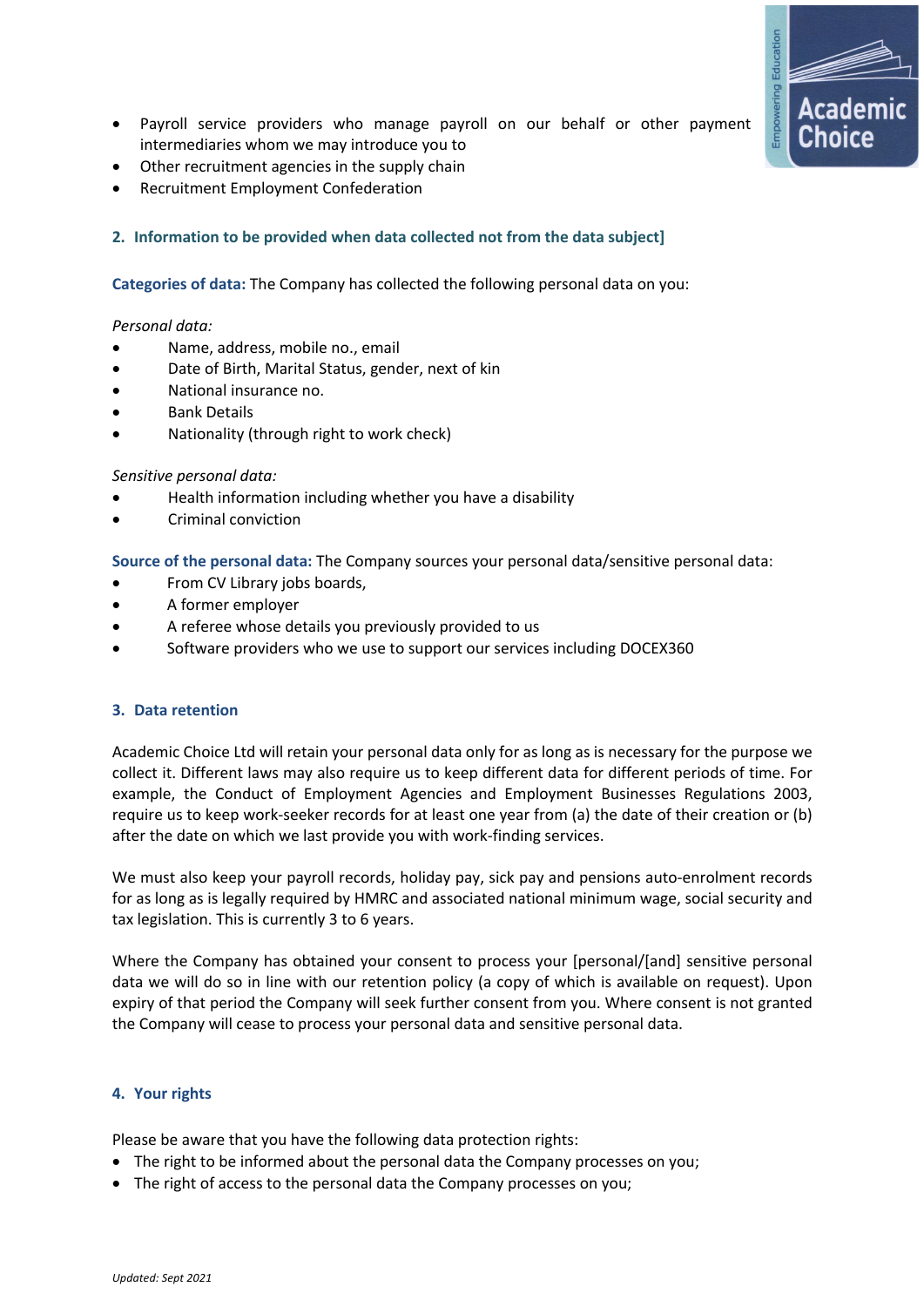- The right to rectification of your personal data;
- The right to erasure of your personal data in certain circumstances;
- The right to restrict processing of your personal data;
- The right to data portability in certain circumstances;
- The right to object to the processing of your personal data that was based on a public or legitimate interest;
- The right not to be subjected to automated decision making and profiling; and
- The right to withdraw consent at any time.

Where you have consented to the Company processing your personal data and sensitive personal data you have the right to withdraw that consent at any time by contacting Richard Thomas (Director). Please note that if you withdraw your consent to further processing that does not affect any processing done prior to the withdrawal of that consent, or which is done according to another legal basis.

There may be circumstances where the Company will still need to process your data for legal or official reasons. Where this is the case, we will tell you and we will restrict the data to only what is necessary for those specific reasons.

If you believe that any of your data that the Company processes is incorrect or incomplete, please contact us using the details above and we will take reasonable steps to check its accuracy and correct it where necessary.

**You can also contact us using the above details if you want us to restrict the type or amount of data we process for you, access your personal data or exercise any of the other rights listed above.**

# **5. Links to external websites**

The Company's website may contains links to other external websites. Please be aware that the Company is not responsible for the privacy practices of such other sites. When you leave our site we encourage you to read the privacy statements of each and every website that collects personally identifiable information. This privacy statement applies solely to information collected by the Company's website.

# **6. Sale of business**

If the Company's business is sold or integrated with another business your details may be disclosed to our advisers and any prospective purchasers and their advisers and will be passed on to the new owners of the business.

# **7. Data Security**

The Company takes every precaution to protect our users' information in relation to the personal data processed, using the following security measures:

- Firewalls
- encryption
- limited access
- use of passwords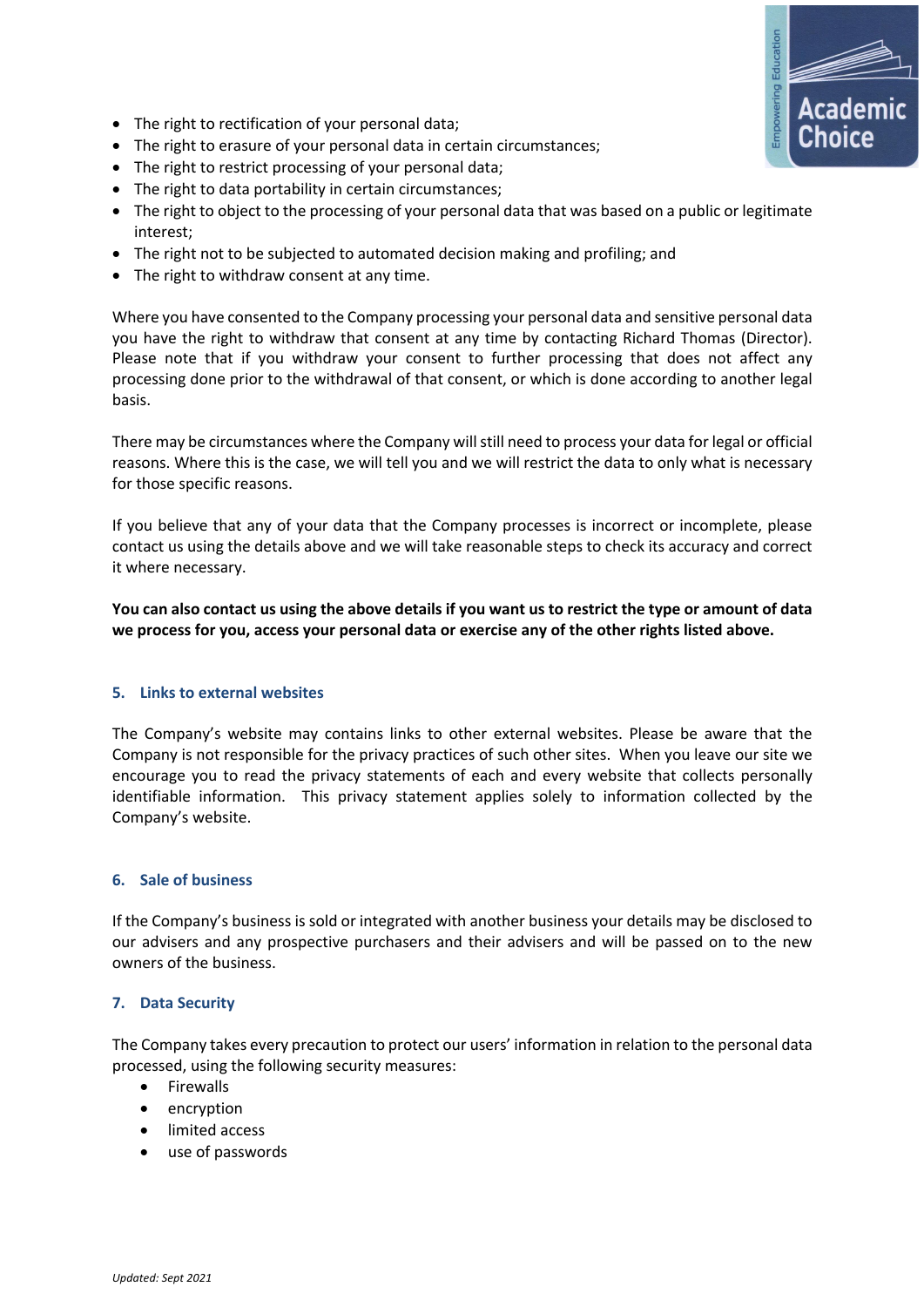

Only employees who need the information to perform a specific job (for example, The Director, Client Services Consultant and Finance Manager) are granted access to your information.

The Company uses all reasonable efforts to safeguard your personal information. However, you should be aware that the use of email/ the Internet is not entirely secure and for this reason the Company cannot guarantee the security or integrity of any personal information which is transferred from you or to you via email/ the Internet.

If you share a device with others we recommend that you do not select the "remember my details" function when that option is offered.

**If you have any questions about the security at our website, you can email Richard Thomas (Director) richard@academicchoice.co.uk**

# **8. Changes to this privacy statement**

We will update this privacy statement from time to time. We will post any changes on the statement with revision dates. If we make any material changes, we will notify you.

#### **9. Complaints or queries**

If you wish to complain about this privacy notice or any of the procedures set out in it please contact: Richard Thomas who handles data protection issues or the finance manager as representative of the controller and the data protection officer.

You also have the right to raise concerns with Information Commissioner's Office on 0303 123 1113 or at https://ico.org.uk/concerns/, or any other relevant supervisory authority should your personal data be processed outside of the UK, if you believe that your data protection rights have not been adhered to.